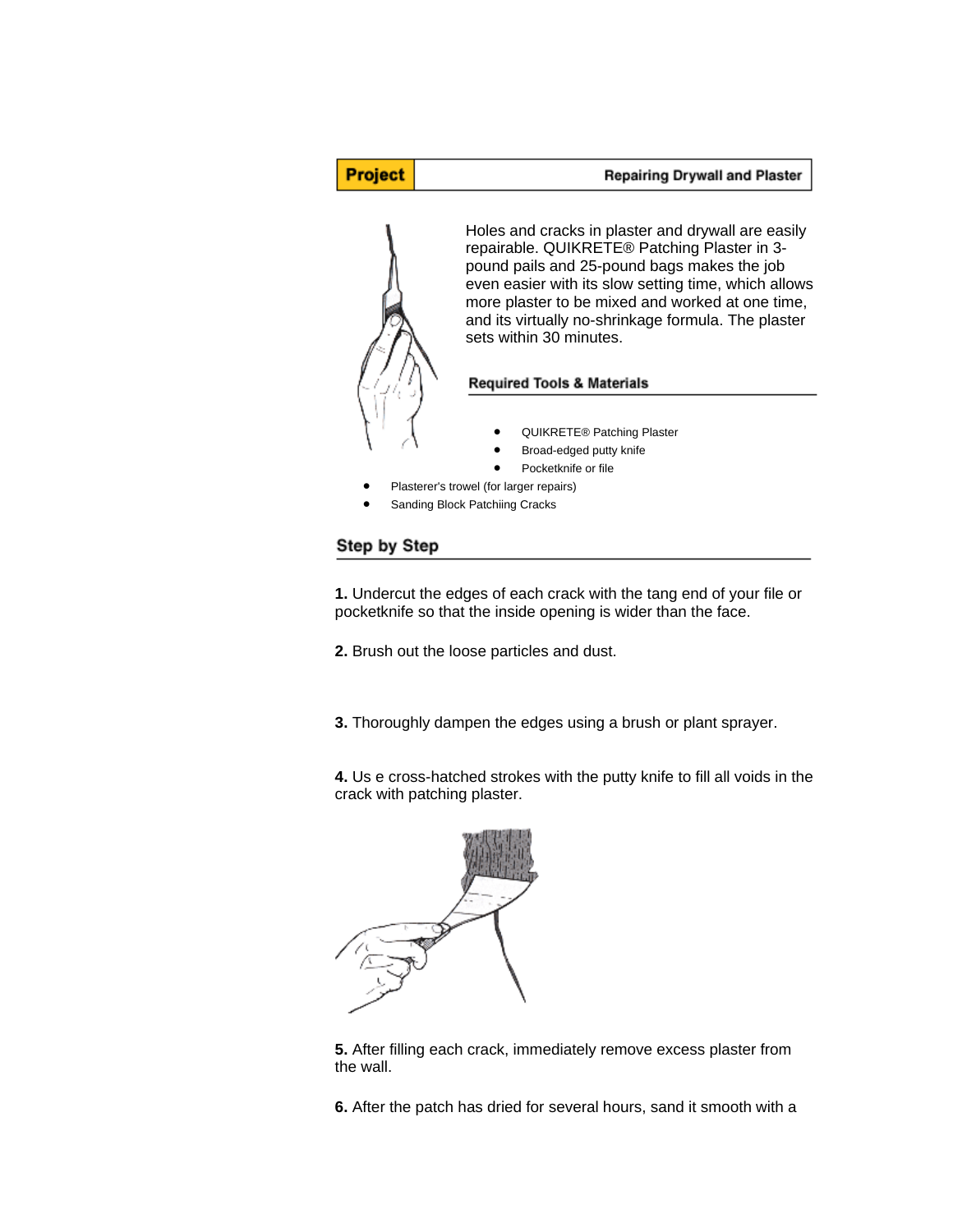

fine-grade sandpaper.

## **For Best Results**

- Patching plaster should be applied in several layers for especially wide or deep cracks.
- Allow several hours drying time between layers.
- Place a primer paint coat on the patch if it is to be painted.

## **Patching Holes**

**1.** Undercut around the edge of each hole with a sturdy knife or other sharp tool.

**2.** Chip away loose fragments.

**3.** Brush loose particles and dust from the hole; thoroughly dampen the backing and edge.

**4.** For holes in drywall without backing or holes that go all the way through the plaster, insert a piece of wire mesh with a piece of wire run through it.



**5.** Tighten the wire around a pencil or similar object until the mesh is held firmly against the wall.



**6.** Use the putty knife to smooth the plaster into the hole, about halfway to the surface. If a wire mesh is being used, leave an opening for the pencil wire so that it can be removed after the plaster hardens.

**7.** Rewet the first coat after it has hardened. Smooth on the second